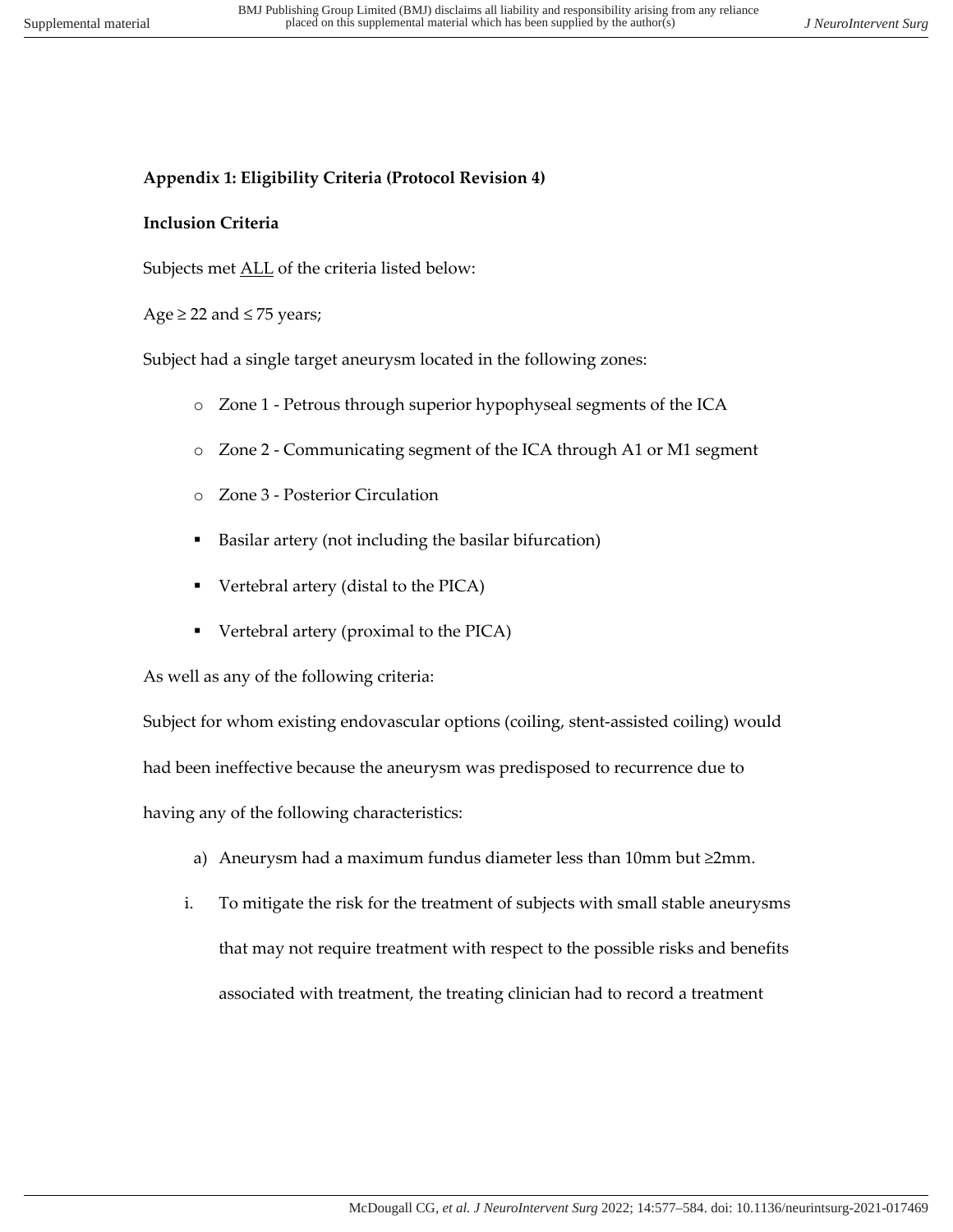justification (such as increased risk of rupture) for the aneurysms < 7mm that were selected for treatment.

- b) Aneurysm had any of the following morphologies:
- i. No discernible neck.
- ii. Segmental parent artery dysplasia.
- iii. Aneurysm neck involving > 180 degrees of parent artery circumference.
- iv. Complex lobulations limiting stent/coiling as a treatment option
- v. Neck > 4mm or dome/neck ratio  $\leq 2$ .

## **OR**

Subject had a fusiform aneurysm of any size requiring treatment.

## **OR**

Subject was a poor candidate for open surgical treatment because of prior surgical procedures, comorbidities or location limiting conventional surgical options.

Additionally, the subjects met the following criteria:

The parent artery diameter was 2.0 - 5.0mm distal and/or proximal to the target

intracranial aneurysm;

Subject fulfilled study requirements, and the subject or his/her Legally Authorized

Representative provided a signed informed consent form;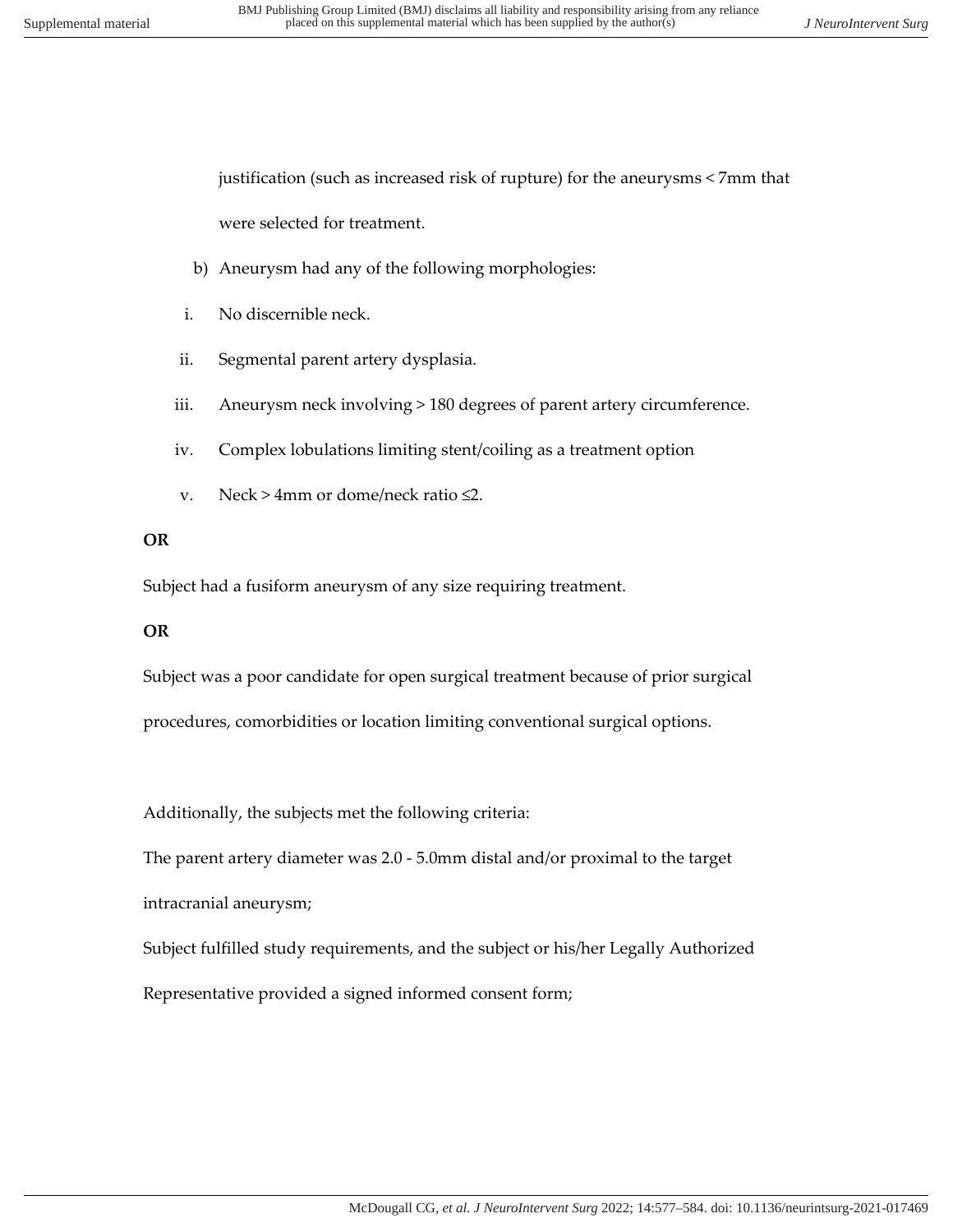Negative pregnancy test (serum or urine) in a female subject who has had menses in the last 18 months;

Subject committed to return to the investigational site for the 30-day, 180-day, and 12 month follow-up evaluations.

## **Exclusion Criteria**

Subjects were excluded from the study if  $\Delta$ NY of the following conditions existed:

Subject who suffered from a subarachnoid hemorrhage in the last 60 days;

Subject who suffered from any intracranial hemorrhage in the last 30 days;

Subject who presented with an intracranial mass or was currently undergoing radiation therapy for carcinoma or sarcoma of the head or neck region;

Subject with symptomatic extracranial or intracranial stenosis of the parent artery

(>50%) proximal to the target aneurysm;

Subject with an irreversible bleeding disorder, a platelet count of less than 100,000/ml <  $100 \times 10^3$  cells/mm<sup>3</sup> or known platelet dysfunction or a contraindication to or inability to tolerate anticoagulants/antiplatelet agents;

Active peptic ulcer disease, major systemic hemorrhage within 30 days, active bleeding diathesis, platelet < 100,000 or known platelet dysfunction, INR ≥ 1.5, clotting factor abnormality, current alcohol or substance abuse, uncontrolled severe hypertension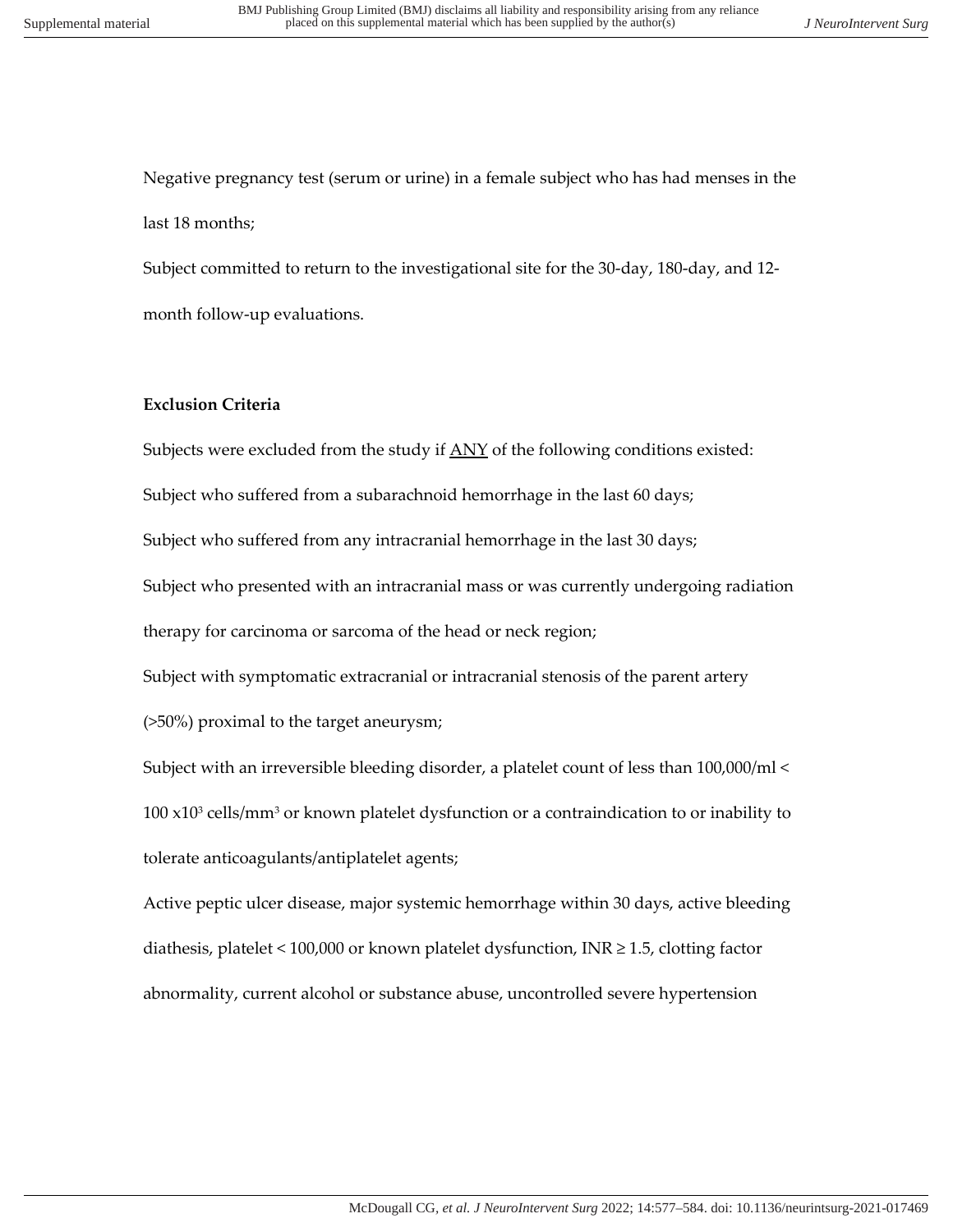(systolic pressure >180 mm Hg or diastolic pressure >115 mmHg), creatinine  $\geq 3.0$ mg/dL (unless on dialysis);

Subject with contraindications or known allergies to anticoagulants or antiplatelets (aspirin, heparin, ticlopidine, clopidogrel, prasugrel or ticagrelor);

Subject with known hypersensitivity to metal, such as nickel-titanium and metal jewelry;

Subject with documented contrast allergy, or other condition, that prohibits imaging; Evidence of active infection at the time of treatment;

Presence of any of the following unequivocal cardiac sources of embolism; chronic or paroxysmal atrial fibrillation, mitral stenosis, mechanical valve, endocarditis, intracardiac clot or vegetation, myocardial infarction within three months, dilated cardiomyopathy, left atrial spontaneous echo contrast, ejection fraction less than 30%; Subject who had a previous intracranial stenting procedure associated with the target aneurysm;

Subject who was unable to complete the required follow-ups;

Subject with life-threatening diseases;

Subject who was pregnant or breastfeeding;

Subject of childbearing potential, and unwilling to prevent pregnancy during their participation in the study.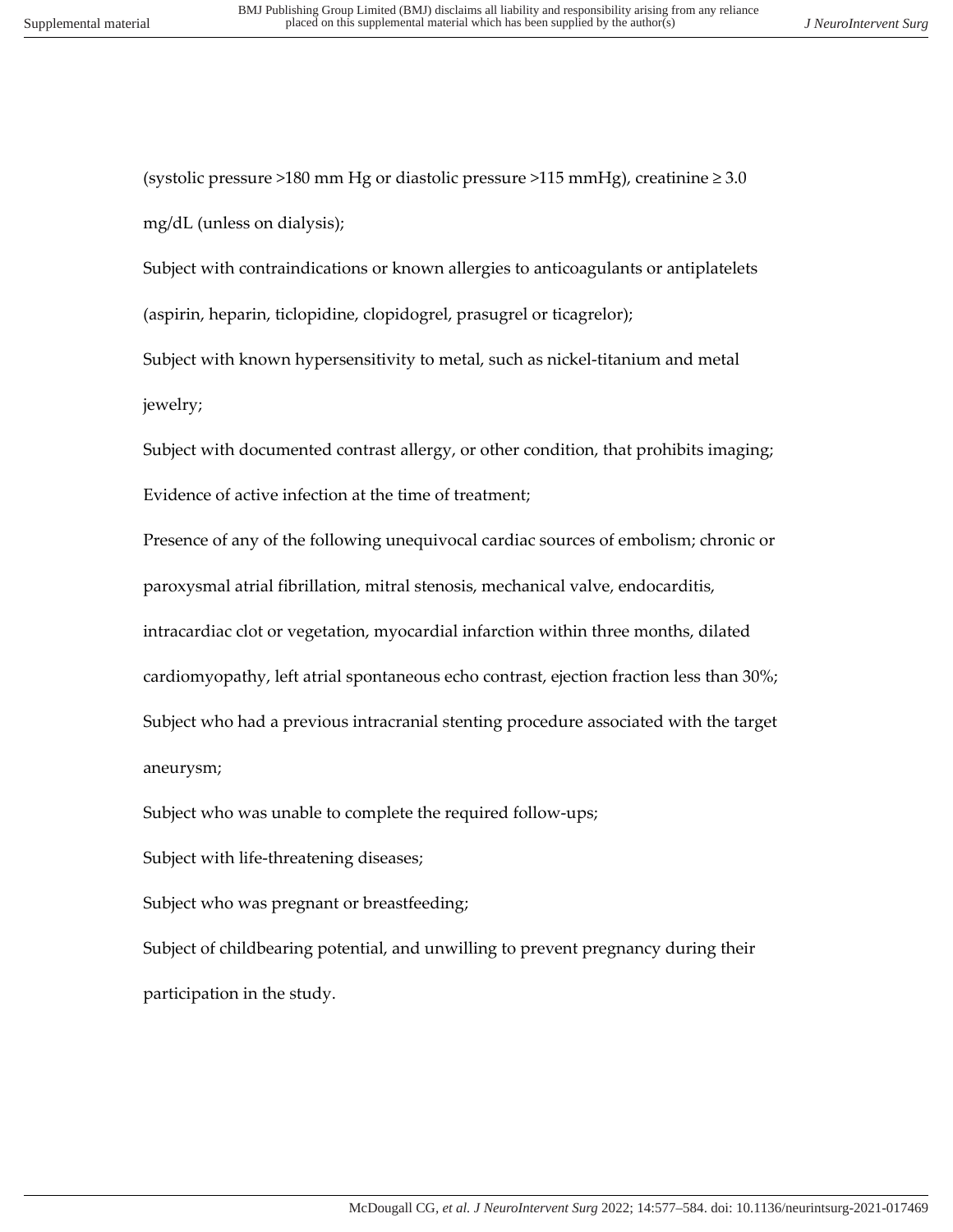Angiographic exclusion criteria:

Subject had a cerebral diagnostic angiogram that demonstrated an aneurysm that was not appropriate for endovascular treatment;

Subject had an extracranial stenosis greater than 50% in the carotid artery of the target aneurysm;

Subject had an intracranial stenosis greater than 50% in the treated vessel;

Subject had a mycotic or dissecting aneurysm;

Subject had a bifurcation aneurysm for example at the bifurcation of the internal carotid

artery, the middle cerebral artery or at the anterior communicating artery such that

placement of the device would fail to satisfactorily cover the entire neck of the

aneurysm or a major cerebral artery would be put at risk through "jailing";

Subject had a posterior circulation aneurysm with the following morphology:

Placement of the device would include the basilar artery bifurcation

Large or giant dolichoectatic aneurysm;

Subjects aneurysm had significant branch exiting from dome of aneurysm (for example, ophthalmic artery);

Subject was harboring more than one aneurysm with both aneurysms requiring treatment at the same time;

Subject had an arteriovenous malformation (AVM) in the area of the target aneurysm.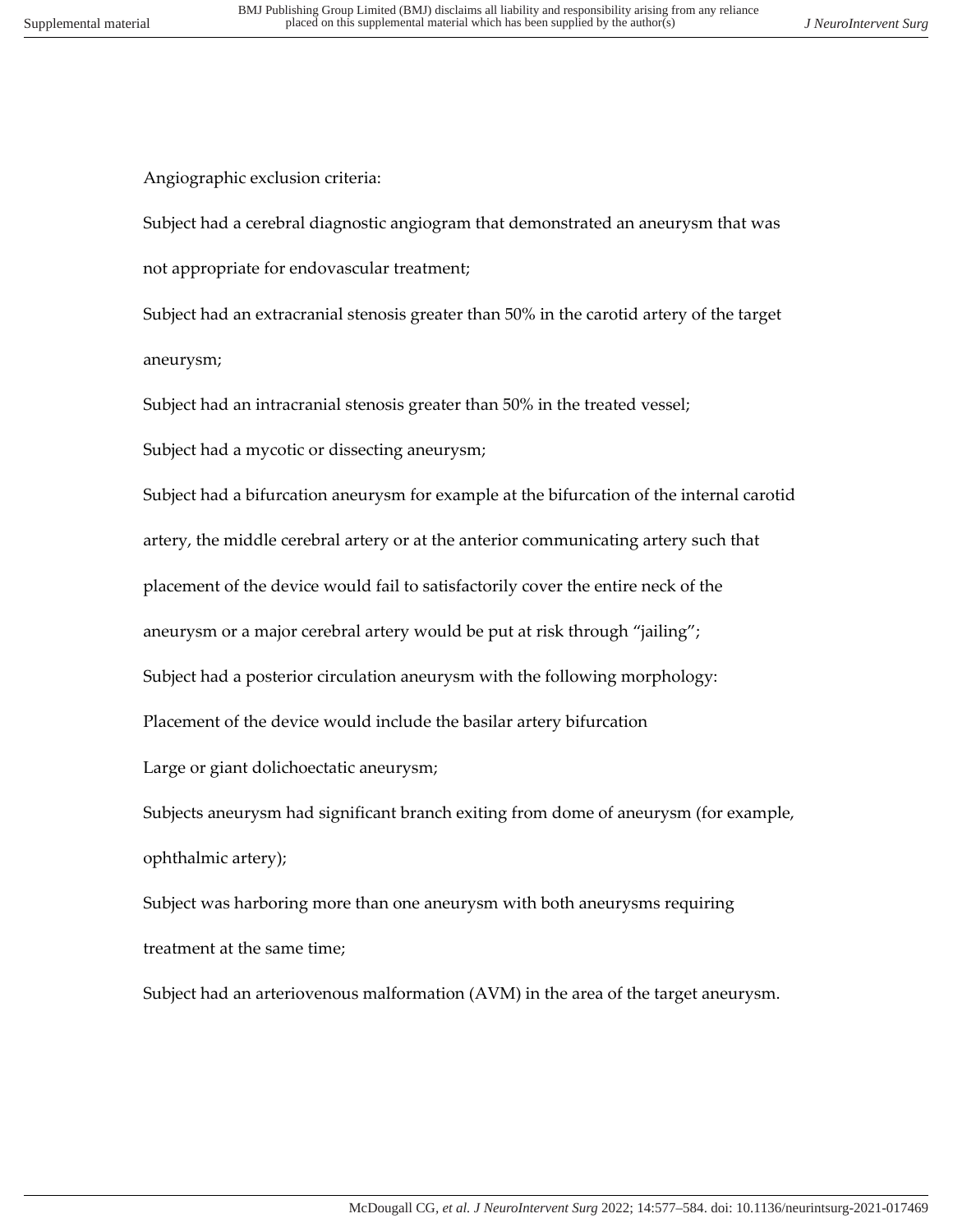## **Appendix 2: Derivation of Performance Goals (PG)**

A search of the published literature on flow diverters for the endovascular treatment of intracranial aneurysms was conducted to establish clinical study performance goals for safety and effectiveness. The focus of the safety performance goal was the rates major complications and the focus of the effectiveness performance goal was the rates complete angiographic occlusion within the first year of treatment. The search criteria are outlined below:

| <b>Inclusion criteria</b> |                                                                       |  |
|---------------------------|-----------------------------------------------------------------------|--|
| Condition                 | Intracranial aneurysm OR cerebral aneurysm OR brain aneurysm          |  |
|                           | In-stent stenosis                                                     |  |
| Time period               | 2007 or later                                                         |  |
| Treatment                 | flow diverter OR flow diversion, Pipeline, Silk, Surpass              |  |
| Available data            | Published results in full (i.e. not only in abstract) and in a peer   |  |
|                           | reviewed journal, book or online publication                          |  |
|                           | Aneurysm location                                                     |  |
|                           | 12-month follow-up and angiographic data                              |  |
|                           | Safety outcomes peri-procedurally, within 30 days, or within 12       |  |
|                           | months                                                                |  |
|                           | Reports of death, ischemic safety events, non-ischemic events         |  |
| Population                | identifiable population or sub-population of aneurysms consistent     |  |
|                           | with the target populations defined in the FRED protocol              |  |
| <b>Exclusion criteria</b> |                                                                       |  |
| Types of studies          | Animal, pediatric, imaging techniques, reviews/meta-analyses,         |  |
|                           | overlapping cohorts, psycho/social outcomes, economic/cost            |  |
|                           | analysis outcomes, long-term follow-up only                           |  |
| Anatomical                | Non-cerebral OR non-intracranial                                      |  |
|                           | Aneurysms not intended for treatment with FRED                        |  |
| Treatment                 | FRED device, liquid embolic agents, clipping, coiling, stent assisted |  |
|                           | coiling                                                               |  |

The search yielded 15 articles for reference for effectiveness, with an additional 21 for reference for additional in-stent stenosis information and 14 articles for safety. The rates obtained from the publications were stratified by anatomical location (anterior or posterior). Results were combined across studies, within anatomic location, to obtain estimates of the applicable event rates using inverse variance weighting, as described by Fleiss<sup>1</sup>.

The combined estimates obtained for each anatomic location were then combined using the proportion of subjects treated in each of the two anatomic locations in order to obtain a single comparator rate for the endpoint. A target performance goal rate was subsequently obtained by applying separate offsets for the primary safety and efficacy endpoints reflecting weighting estimates for anterior and posterior distributions.

## **Effectiveness endpoint**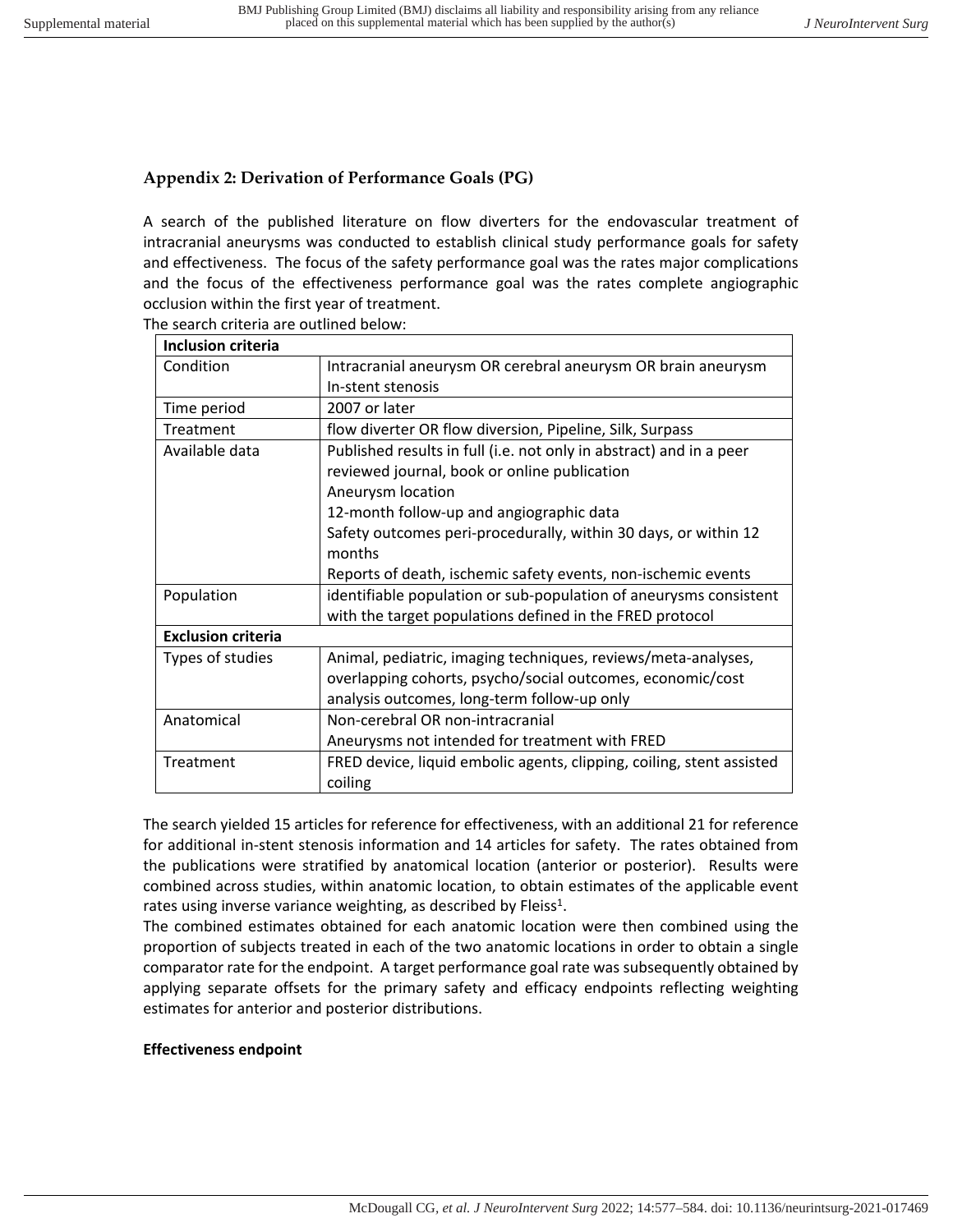The primary efficacy endpoint for the FRED study is based on a core lab's assessment of occlusion. In order to account for this, success rates were adjusted down by 12% in publications that did not report results from a core lab assessment. The FRED endpoint also includes as a failure any in-stent stenosis greater than or equal to 50% within one year of treatment. Not all publications reported on in-stent stenosis. A 3.8% downward adjustment was applied to those publications that did not report their own rate.

There were 15 publications included in the analysis that reported data for aneurysms located anterior circulation. The sample sizes ranged from 11 to 108 treated aneurysms and the resulting 100% occlusion rates ranged from 30.8% to 100%. The Fleiss method was applied to the rates of total occlusion of aneurysms with adjustment for core laboratory and in stent stenosis resulting in a combined estimate for effectiveness for the anterior location of 56.2%.

|                   |      | % w/100%  | # In Stent<br><b>Stenosis</b> |
|-------------------|------|-----------|-------------------------------|
| <b>Author</b>     | Year | occlusion | ≥50%                          |
| <b>Bescke</b>     | 2013 | 86.8%     | 1                             |
| Briganti          | 2014 |           | Not                           |
|                   |      | 89.2%     | reported                      |
| Chalouhi          | 2014 |           | <b>Not</b>                    |
|                   |      | 79.5%     | reported                      |
| <b>Brinjiki</b>   | 2014 |           | Not                           |
|                   |      | 45.5%     | reported                      |
| Chan              | 2011 | 69.2%     | 0                             |
| Cinar             | 2013 | 92.9%     | 0                             |
| Keskin            | 2015 |           | Not                           |
|                   |      | 100.0%    | reported                      |
| Kim               | 2014 |           | Not                           |
|                   |      | 70.8%     | reported                      |
| Lubicz            | 2011 | 75.0%     | 0                             |
| Martinez-Galdamez | 2014 | 40.0%     | $\mathfrak{p}$                |
| Monteith          | 2014 | 30.8%     | 0                             |
| Mpotsaris         | 2015 | 50.0%     | 0                             |
| Puffer            | 2014 | 61.8%     | $\overline{2}$                |
| Szikora           | 2010 | 94.1%     | 0                             |
| Wagner            | 2011 | 72.2%     | 6                             |

| Table 1: Listing of anterior effectiveness publications |  |
|---------------------------------------------------------|--|
|---------------------------------------------------------|--|

There were 9 publications included in the analysis that reported data for aneurysms located in the posterior location. The sample sizes ranged from 1 to 7 subjects and the resulting 100% occlusion rates ranged from 0% to 100%. There were 7 publications with 100% success rates; these 7 publications had to be combined with other publications in order to facilitate analysis. The Fleiss method was applied to the rates of total occlusion of aneurysms with adjustment for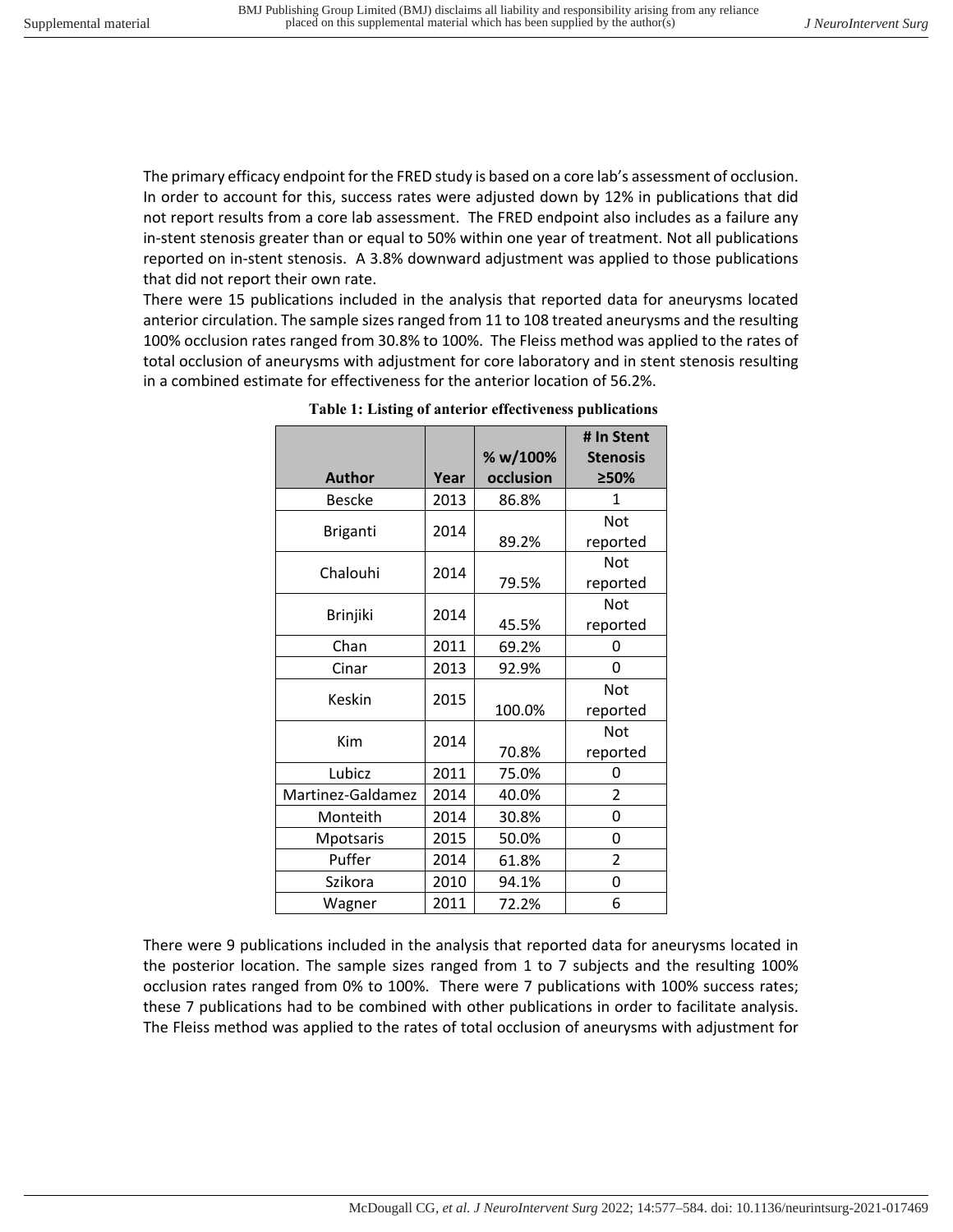core laboratory and in stent stenosis resulting in a combined estimate for effectiveness for the posterior location of 45.8%.

| <b>Analysis</b><br><b>Grouping</b> | <b>Author</b>         | Year | % w/100<br>occlusion | # In Stent<br><b>Stenosis</b><br>≥50% |
|------------------------------------|-----------------------|------|----------------------|---------------------------------------|
| A                                  | <b>Briganti</b>       | 2014 | 100.0%               | Not<br>reported                       |
| A                                  | Cinar                 | 2007 | 50.0%                | O                                     |
| A                                  | Keskin                | 2015 | 100.0%               | Not<br>reported                       |
| D                                  | Lubicz                | 2011 | 66.7%                | O                                     |
| B                                  | Martinez-<br>Galdamez | 2014 | 100.0%               | 0                                     |
| C                                  | Monteith              | 2014 | 28.6%                | 0                                     |
| E                                  | Mpotsaris             | 2015 | 33.3%                | 0                                     |
| в                                  | Szikora               | 2010 | 100.0%               | 0                                     |
| B                                  | Wagner                | 2011 | 66.7%                | O                                     |

Applying the weights to the anterior and posterior rates reflecting the natural occurrence, the final combined estimate was 53.8%. Applying the non-inferiority margin, the lower limit of the 95% confidence interval and resulting target performance goal becomes 45.8%.

#### **Safety endpoint**

The primary safety endpoint for the FRED study requires freedom from death, stroke and MI w/in 30 days as well as freedom from major ipsilateral stroke and neurological death within 12 months.

There were 13 publications included in the analysis that reported data for aneurysms located in the anterior location. The sample sizes ranged from 9 to 738 treated aneurysms and the resulting composite endpoint rate ranged from 0% to 25%. The Fleiss method was applied to the composite rate resulting in a combined estimate for safety for the anterior location of 5.96%.

| <b>Author</b>   | Year | <b>Composite</b><br><b>Endpoint</b><br>Rate |
|-----------------|------|---------------------------------------------|
| Becske          | 2013 | 5.6%                                        |
| <b>Briganti</b> | 2014 | 6.1%                                        |
| Chalouhi        | 2014 | 2.5%                                        |
| Chan            | 2011 | 0.0%                                        |
| Cinar           | 2013 | 2.6%                                        |
| Kallmes         | 2015 | 7.0%                                        |
| Keskin          | 2015 | 0.0%                                        |

**Table 3: Listing of anterior safety publications**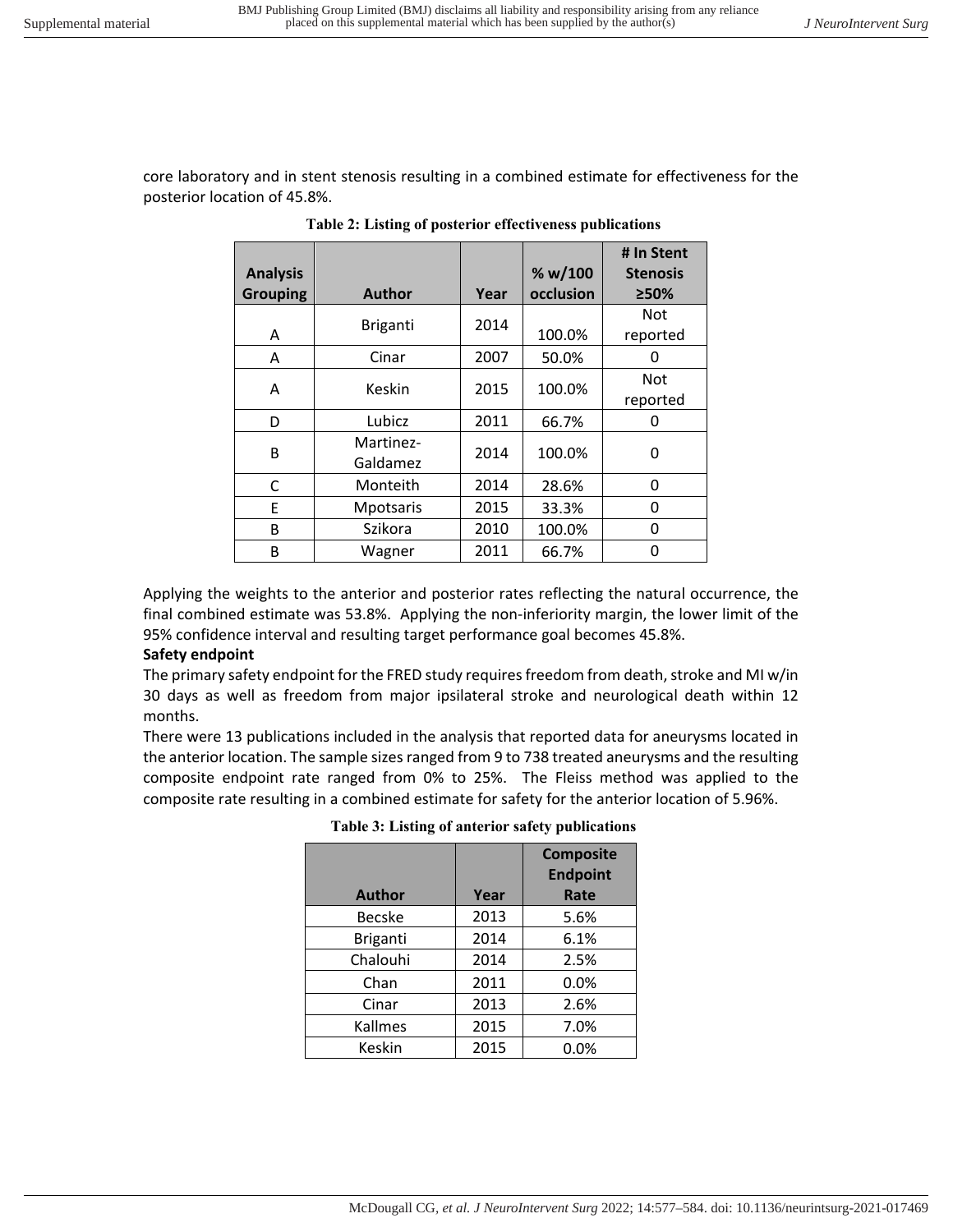| Kim               | 2014 | 4.3%  |
|-------------------|------|-------|
| Lubicz            | 2011 | 9.1%  |
| Martinez-Galdamez | 2014 | 25.0% |
| Monteith          | 2014 | 5.9%  |
| Mpotsaris         | 2015 | 8.3%  |
| Wagner            | 2011 | 14.3% |

There were 9 publications included in the analysis that reported data for aneurysms located in the posterior location. The sample sizes ranged from 1 to 55 treated aneurysms and the resulting composite endpoint rate ranged from 0% to 100%. The Fleiss method was applied to the composite rate resulting in a combined estimate for safety for the posterior location of 17%.

| <b>Author</b>         | Year | <b>Composite</b><br><b>Endpoint Rate</b> |
|-----------------------|------|------------------------------------------|
| <b>Briganti</b>       | 2014 | 0.00%                                    |
| Cinar                 | 2007 | 33.33%                                   |
| Kallmes               | 2015 | 18.18%                                   |
| Lubicz                | 2011 | 0.00%                                    |
| Keskin                | 2015 | 100.00%                                  |
| Martinez-<br>Galdamez | 2014 | 0.00%                                    |
| Monteith              | 2014 | 28.57%                                   |
| Mpotsaris             | 2015 | 33.33%                                   |
| Wagner                | 2011 | $0.00\%$                                 |

**Table 4: Listing of posterior safety publications**

Applying the same weights to the anterior and posterior rates, the final combined estimate was 7.5%. Applying the non-inferiority margin, the upper limit of the 95% confidence interval and resulting target performance goal becomes 15%.

## **Reference list**

1. Fleiss, J. (1993). The statistical basis of meta-analysis. Statistical Methods in Medical Research 2: 121-145.

## Effectiveness / Safety Analysis

- 2. Becske T, Kallmes DF, Saatci I, McDougall CG, Szikora I, Lanzino G, et al. Pipeline for uncoilable or failed aneurysms: Results from a multicenter clinical trial. Radiology. 2013;267:858-868
- 3. Briganti F, Napoli M, Leone G, Marseglia M, Mariniello G, Caranci F, et al. Treatment of intracranial aneurysms by flow diverter devices: Long-term results from a single center. Eur J Radiol. 2014;83:1683-1690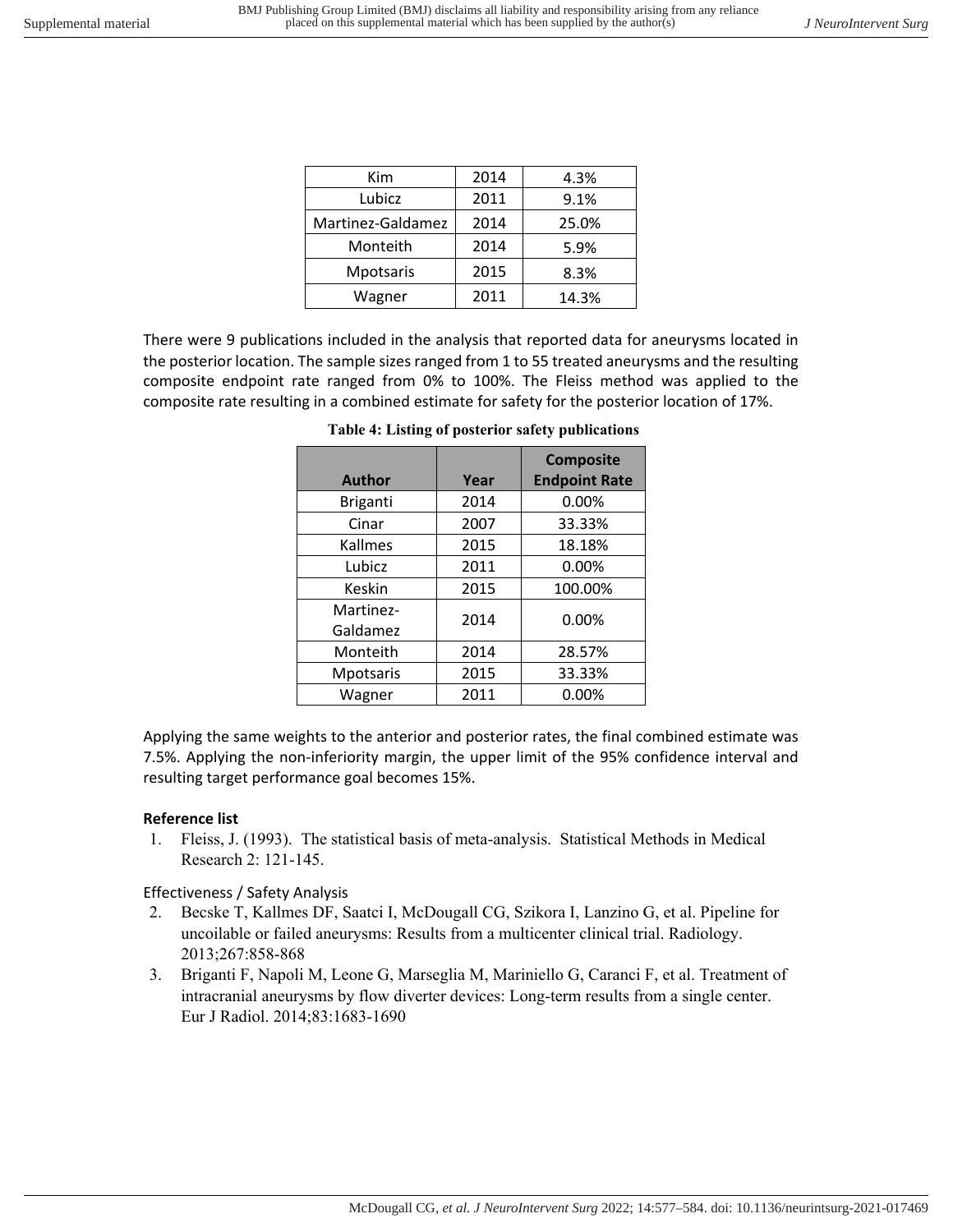- 4. Brinjikji W, Lanzino G, Cloft HJ, Kallmes DF. Patency of the posterior communicating artery after flow diversion treatment of internal carotid artery aneurysms. Clin Neurol Neurosurg. 2014;120:84-88
- 5. Chalouhi N, Starke RM, Yang S, Bovenzi CD, Tjoumakaris S, Hasan D, et al. Extending the indications of flow diversion to small, unruptured, saccular aneurysms of the anterior circulation. Stroke. 2014;45:54-58
- 6. Chan TT, Chan KY, Pang PK, Kwok JC. Pipeline embolisation device for wide-necked internal carotid artery aneurysms in a hospital in hong kong: Preliminary experience. Hong Kong Med J. 2011;17:398-404
- 7. Cinar C, Bozkaya H, Oran I. Endovascular treatment of cranial aneurysms with the pipeline flow-diverting stent: Preliminary mid-term results. Diagn Interv Radiol. 2013;19:154-164
- 8. Kallmes DF, Hanel R, Lopes D, Boccardi E, Bonafe A, Cekirge S, et al. International retrospective study of the pipeline embolization device: A multicenter aneurysm treatment study. AJNR Am J Neuroradiol. 2015;36:108-115
- 9. Keskin F, Erdi F, Kaya B, Poyraz N, Keskin S, Kalkan E, et al. Endovascular treatment of complex intracranial aneurysms by pipeline flow-diverter embolization device: A singlecenter experience. Neurol Res. 2015;37:359-365
- 10. Kim LJ, Tariq F, Levitt M, Barber J, Ghodke B, Hallam DK, et al. Multimodality treatment of complex unruptured cavernous and paraclinoid aneurysms. Neurosurgery. 2014;74:51- 61; discussion 61; quiz 61
- 11. Lubicz B, Collignon L, Raphaeli G, De Witte O. Pipeline flow-diverter stent for endovascular treatment of intracranial aneurysms: Preliminary experience in 20 patients with 27 aneurysms. World Neurosurg. 2011;76:114-119
- 12. Martinez-Galdamez M, Romance A, Vega P, Vega A, Caniego JL, Paul L, et al. Pipeline endovascular device for the treatment of intracranial aneurysms at the level of the circle of willis and beyond: Multicenter experience. J Neurointerv Surg. 2014
- 13. Monteith SJ, Tsimpas A, Dumont AS, Tjoumakaris S, Gonzalez LF, Rosenwasser RH, et al. Endovascular treatment of fusiform cerebral aneurysms with the pipeline embolization device. J Neurosurg. 2014;120:945-954
- 14. Mpotsaris A, Skalej M, Beuing O, Eckert B, Behme D, Weber W. Long-term occlusion results with silk flow diversion in 28 aneurysms: Do recanalizations occur during followup? Interv Neuroradiol. 2015;21:300-310
- 15. PITA Study, as prepared for the Neurologic Devices Panel. (2011). FDA Executive Summary - Pipeline Embolization Device.
- 16. Puffer RC, Piano M, Lanzino G, Valvassori L, Kallmes DF, Quilici L, et al. Treatment of cavernous sinus aneurysms with flow diversion: Results in 44 patients. AJNR Am J Neuroradiol. 2014;35:948-951
- 17. Szikora I, Berentei Z, Kulcsar Z, Marosfoi M, Vajda ZS, Lee W, et al. Treatment of intracranial aneurysms by functional reconstruction of the parent artery: The budapest experience with the pipeline embolization device. AJNR Am J Neuroradiol. 2010;31:1139- 1147